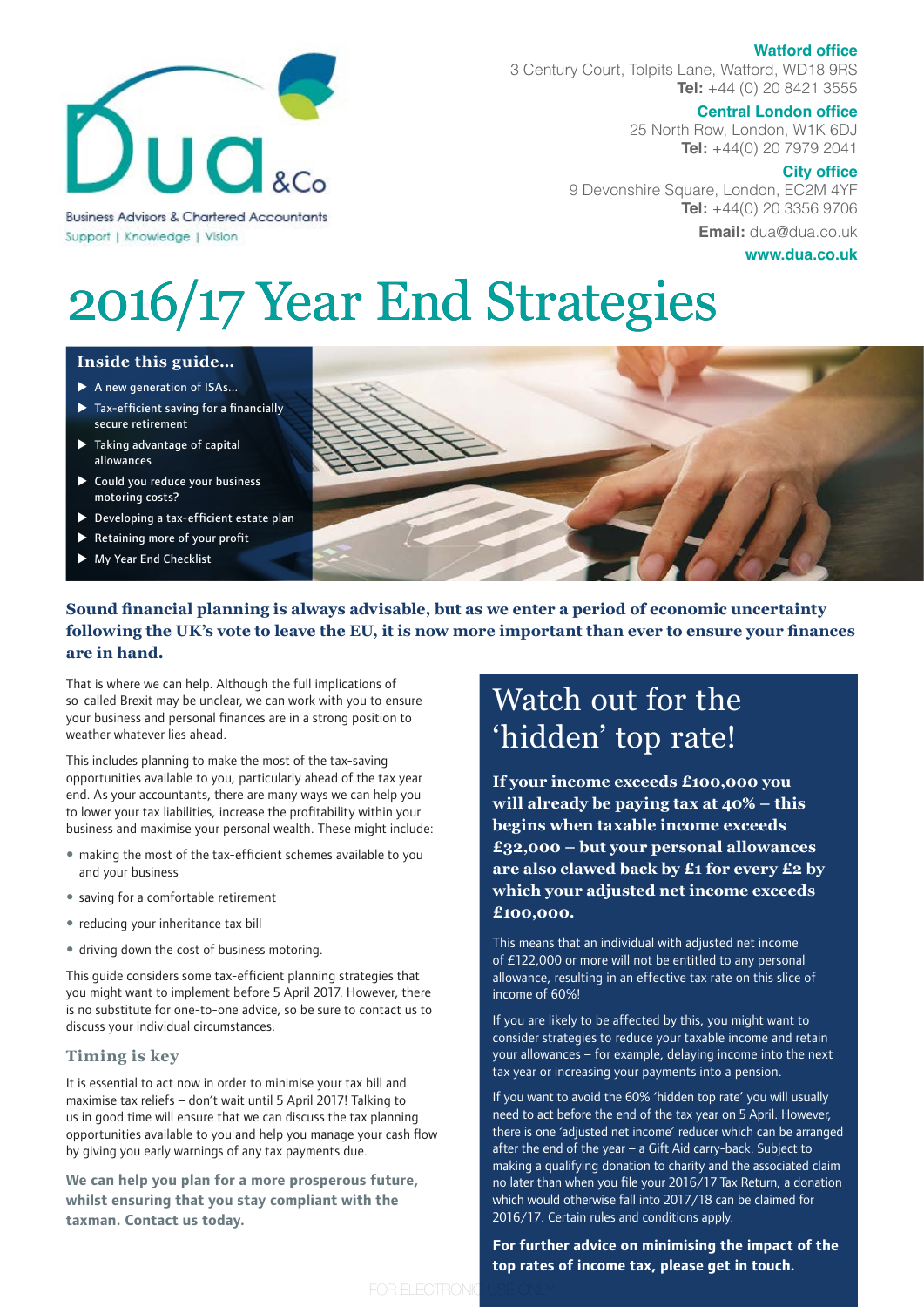# A new generation of ISAs...

**Despite ongoing low interest rates, ISAs can still offer a useful tax-free way to save, whether this is to help fund your children's future, save for a first home or simply to put aside money for a 'rainy day'.** 

Increased flexibilities introduced from 6 April 2016 could allow individuals to replace cash they have previously withdrawn from their ISA earlier in a tax year, without this replacement affecting their annual subscription limit. This can also be done for cash that is held within Stocks and Shares ISAs if the provider offers the facility through a cash trading account.

Individuals can invest in any combination of cash or stocks and shares up to the overall annual subscription limit of £15,240 in 2016/17. However, a saver may only pay into a maximum of one Cash ISA, one Stocks and Shares ISA and one Innovative Finance ISA (see below) each year. You have until 5 April 2017 to make your 2016/17 ISA investment.

Meanwhile, a tax-free Junior ISA (JISA) is available to all UK resident children under the age of 18 as a Cash or Stocks and Shares product, or both. Total annual contributions are capped at £4,080. Funds placed in a JISA will be owned by the child but investments will be locked in until the child reaches adulthood.

# **The Innovative Finance ISA**

The new Innovative Finance ISA is designed to encourage peer-to-peer lending. It can be offered by qualifying peer-to-peer lending platforms in accordance with the ISA Regulations. Loan repayments, interest and gains from peer-to-peer loans will be eligible to be held within an Innovative Finance ISA, without being subject to tax. Returns on Innovative Finance ISAs have the potential to be significantly greater than on Cash ISAs, but they will carry a greater degree of risk.

### **And don't forget…**

The Help to Buy ISA provides a tax-free savings option for those wishing to save for a first home, with savings of up to £12,000 attracting a 25% bonus from the Government (capped at a maximum of £3,000). Various rules apply – please ask us for details.

### **0% tax rate for many**

With the introduction from 6 April 2016 of a new Personal Savings Allowance, which allows basic rate taxpayers to have up to £1,000 of savings income taxed at 0% (£500 for higher rate taxpayers), there is scope to shelter some savings income from tax.

# Tax-efficient saving for a financially secure retirement

**Planning for your retirement may not be at the top of your agenda, but it is vital to start thinking about how you will fund your life after work.**

Many people do not take advantage of tax reliefs and (tax-deductible) employer contributions when building a fund for their retirement. However, personal contributions to pension schemes may attract tax relief worth up to 60%, making them an ideal tax-free investment regime.

For pension contributions to be applied against 2016/17 income they must be paid on or before 5 April 2017. Tax relief is available on annual contributions limited to the greater of £3,600 (gross) or the amount of your UK relevant earnings, but also subject to the annual allowance, which is generally £40,000.

In April 2016 the Government introduced a taper to the annual allowance for those who have both net income over £110,000 and adjusted annual income (their income plus their own and their employer's pension contributions) over £150,000. For every £2 of adjusted income over £150,000, an individual's annual allowance is reduced by  $£1$ , down to a minimum of £10,000.

Where pension savings in any of the last three years' pension input periods (PIPs) were less than the annual allowance, the 'unused relief' is brought forward, but you must have been a pension scheme member during a tax year to bring forward unused relief from that year. The unused relief for any particular year must be used within three years.

The overall tax-advantaged pension savings lifetime allowance is currently £1 million for 2016/17, down from £1.25 million in 2015/16.

Your pension scheme managers can provide pension forecasts to help you estimate whether you are saving enough and advise on any additional savings you might need to make. When you consider your retirement income, don't forget to also assess your expenditure – many people underestimate the amount they will need to live comfortably when they stop working.

**We can advise you on the complex rules surrounding pension contributions, so please contact us for more information.** 

# Taking advantage of capital allowances

# **Capital allowances allow the costs of capital assets to be written off against taxable profits.**

The maximum amount of the Annual Investment Allowance (AIA) has been set at a permanent rate of £200,000 from 1 January 2016. This means up to £200,000 of the year's investment in plant and machinery, except for cars, is allowed at 100%. The AIA applies to businesses of any size and most business structures, but there are provisions to prevent multiple claims.

'Greener' investment is encouraged through specific 100% allowances available for some investments, including energy-saving equipment and low  $CO<sub>2</sub>$  emissions (up to 75 g/km) cars. Otherwise, the general rate of annual writing down allowance is 18% on the reducing balance, with an 8% allowance for certain categories, including cars with  $CO<sub>2</sub>$  emissions exceeding 130 g/km, long life assets and certain specified integral features of buildings.

Typically, a purchase made just before the end of the current accounting year will mean the allowances will usually be available a year earlier than if the purchase was made just after the year end. In the same way, the disposal of an asset may trigger an earlier claim for relief or even an additional charge to tax.

**If you are planning to invest in plant and machinery, please talk to us in advance as we can help to ensure that you receive the maximum tax benefit from your purchase.**

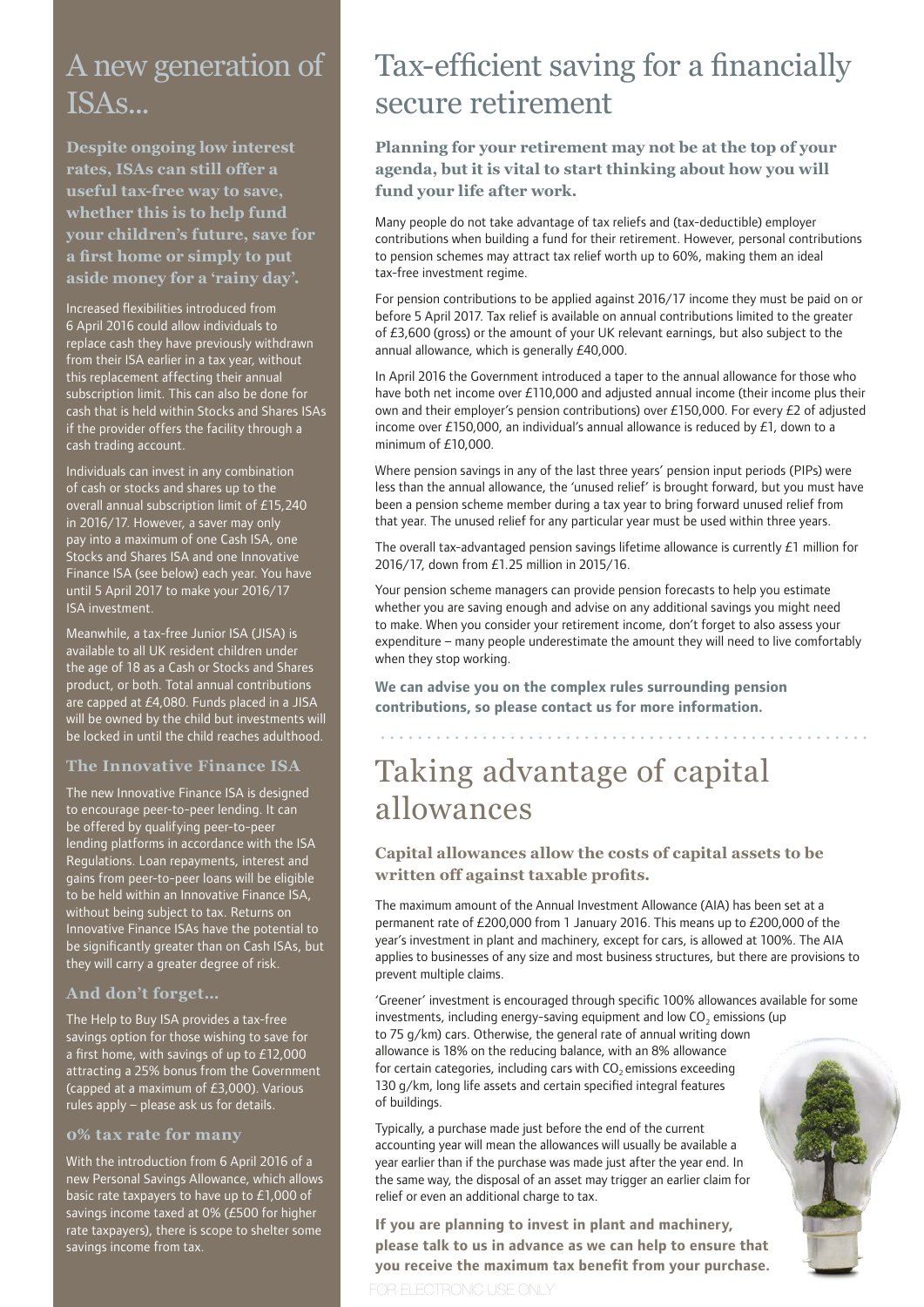# Could you reduce your business motoring costs?

**An employer-provided vehicle can be a key tool for many businesses. However, tax and national insurance payments might reduce the attractiveness of a company car.** 

The car benefit and car fuel benefit (where fuel for private use is provided with the car), on which you pay income tax at up to 45%, is calculated at up to 37% of the list price (car) and the same percentage on a notional £22,200 (fuel) in 2016/17.

It may well be worth carrying out a complete review of your company car policy, as year on year the percentages and therefore the taxable benefits on cars are increasing. It could prove more beneficial to pay employees for business mileage in their own vehicles at the statutory mileage rates, especially if their business mileage is high. In some cases, a company van might also be appropriate. The taxable benefit for the unrestricted use of company vans is £3,170 plus a further £598 of taxable benefit if fuel is provided by the employer for private travel.

**We can help you decide on the most cost-effective way to organise your business motoring.**

# Developing a tax-efficient estate plan

# **Developing an estate plan that minimises your tax liability is essential.**

Inheritance tax (IHT) is currently payable at 40% where a person's taxable estate is in excess of £325,000 (the 'nil-rate band'), and in some cases the value of assets given away up to seven years before your death can be brought back into account.

Early planning is important in order to minimise your exposure to IHT. We can help you, but here are some of the key areas to consider…

# **Take advantage of reliefs of up to 100%**

Many IHT reliefs are available, including relief on business and agricultural property, which effectively takes most of such property outside the IHT net. Detailed conditions apply, including a two-year minimum holding period, but business and agricultural property will generally attract 100% or 50% relief.

# **IHT exempt transfers**

### **between spouses**

Transfers of assets between spouses or civil partners are generally exempt from IHT, regardless of whether they are made during a person's lifetime or on their death. In addition, the nil-rate band may be transferable between spouses and civil partners. This means that if the bulk of one spouse's estate passes, on their death, to the survivor, the proportion of the nil-rate band unused on the first death goes to increase the total nil-rate band on the second death.

Robert and Susan were married. Robert died in May 2008, leaving £50,000 to his more distant family but the bulk of his estate to Susan. If Susan dies in 2016/17 her estate will qualify for a nil-rate band of:

| Nil-rate band on<br>Robert's death            | £312,000 |
|-----------------------------------------------|----------|
| Used on Robert's death                        | £50,000  |
| Unused band                                   | £262,000 |
| Unused percentage                             | 83.97%   |
| Nil-rate band at the time<br>of Susan's death | £325,000 |
| <b>Fntitlement</b>                            | 183.97%  |
| Nil-rate band for Susan's<br>estate           | £597.902 |

Other exempt transfers include:

- small gifts (not exceeding £250 per tax year, per person) to any number of individuals
- annual transfers not exceeding £3,000 (any unused amount may be carried forward to enhance the following year's exemption)
- certain gifts in consideration of marriage or civil partnership
- normal expenditure out of income
- qifts to charities.

### **Lifetime gifts**

A programme of lifetime gifts can also significantly reduce the IHT liability on your estate. As long as you survive the gift by seven years and no longer continue to benefit from the gift yourself, it will escape IHT. Gifts also have the advantage

of allowing you to witness your family members benefitting during your lifetime.

A discount, known as taper relief, can also apply where lifetime gifts were made between three and seven years before death. Please note that the discount applies to the tax on the gift rather than the gift itself, so, as above, these 'old' gifts can significantly increase the final bill unless we have been able to cover them for you with an exemption or relief.

### **Trusts**

Trusts can be used to help maintain a degree of control over the assets being gifted, which is especially useful in the case of younger recipients. Life assurance policies can be written into trust in order that the proceeds will not form part of the estate on your death.

### **Your Will**

You should review your Will at regular intervals to ensure that it reflects changes in your personal and financial circumstances, is tax-efficient, and includes any specific legacies you would like to give, including tax-free donations to charity.

### **Looking ahead**

From April 2017 an additional nil-rate band – the residence nil-rate band (RNRB) – will be introduced where a residence is passed on death to descendants such as a child or a grandchild. A step-child, adopted child or fostered child is also regarded as a direct descendant. The RNRB will initially be set at £100,000 in 2017/18, rising each year thereafter to reach £175,000 in 2020/21.

**We can help you minimise the tax due on your estate and ensure the maximum amount is passed on to your loved ones, but the sooner you decide to plan, the better.**